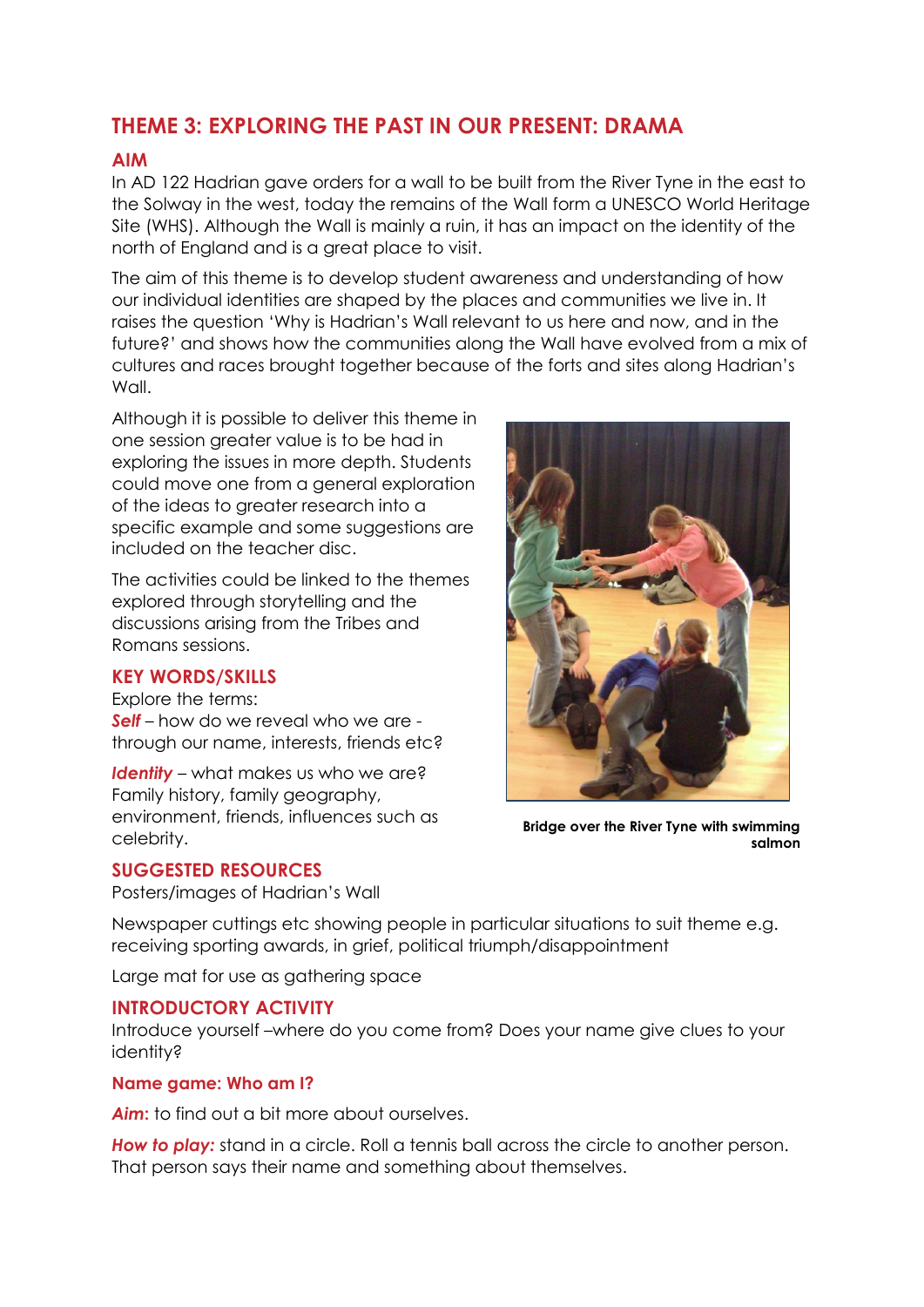**Skills:** cooperation, finding out about people, making eye contact, physical control.

## **'Walking to balance the floor on a sphere' combined with 'Body parts' game**

*Aim:* to gain space between participants and learn about spatial boundaries between people.

**How to play:** without touching and arms outstretched move around the space with rocking foot movements as if balancing on a gym ball.

Stop in space. Leader call out the number of people in a 'set' then the body parts that need to be joined, e.g. two people with knees joined to elbows, hips to shoulders.

**Skills**: body movement, working together, creating interesting shapes as a group, listening, taking part, having fun, cooperation.

## MOVE TO MAT OR OTHER DESIGNATED GROUP SPACE

### **MAIN ACTIVITY**

#### **Introduction**

Give a brief history of Hadrian's Wall illustrated with posters etc

#### **Freeze Frame and tableaux**

**Aim:** to depict modern people in attitudes that reflect actions that people may have made 2000 years ago.

**Introduction:** introduce the concept that when there isn't time to create 'a play in a day' this is a good way to get key messages across i.e. short cut drama.

Talk about the etiquette of theatre, of sharing, of being 'a good audience'; of trying to look the part on the 'stage' and try not to 'corpse' i.e. laugh at your own effort on stage as that breaks the spell of theatre.

**Activity 1:** divide class into small groups. Using newspaper cuttings depicting victorious sporting shots/ political parades/ activity shots etc as stimuli, each group must do 3 freeze frames, link them together and be prepared to show them to the class. Give each group a short amount of time to present to the group; freezeframe.

*Activity 2:* nominate feature along the Wall e.g. fort gateway, bridge over the river for each group to produce as a tableau. Freeze-frame

### **Final exercise**

In groups of 4 – do a freeze frame of doing an X Factor Song or dance.

### **PLENARY/ONGOING LINKS ETC** *Points to discuss highlight/discuss further:*

- The Roman/ British story is not all sealed and delivered, there is still lots to learn
- That the school and students may be part of the World Heritage Site (WHS)
- That the WHS is part of their environment and plays a part in shaping their identity
- That their environment/locale gives students certain opportunities in leisure, employment, creativity

 Students may actually be related to some of the people who lived/ worked back in Roman era.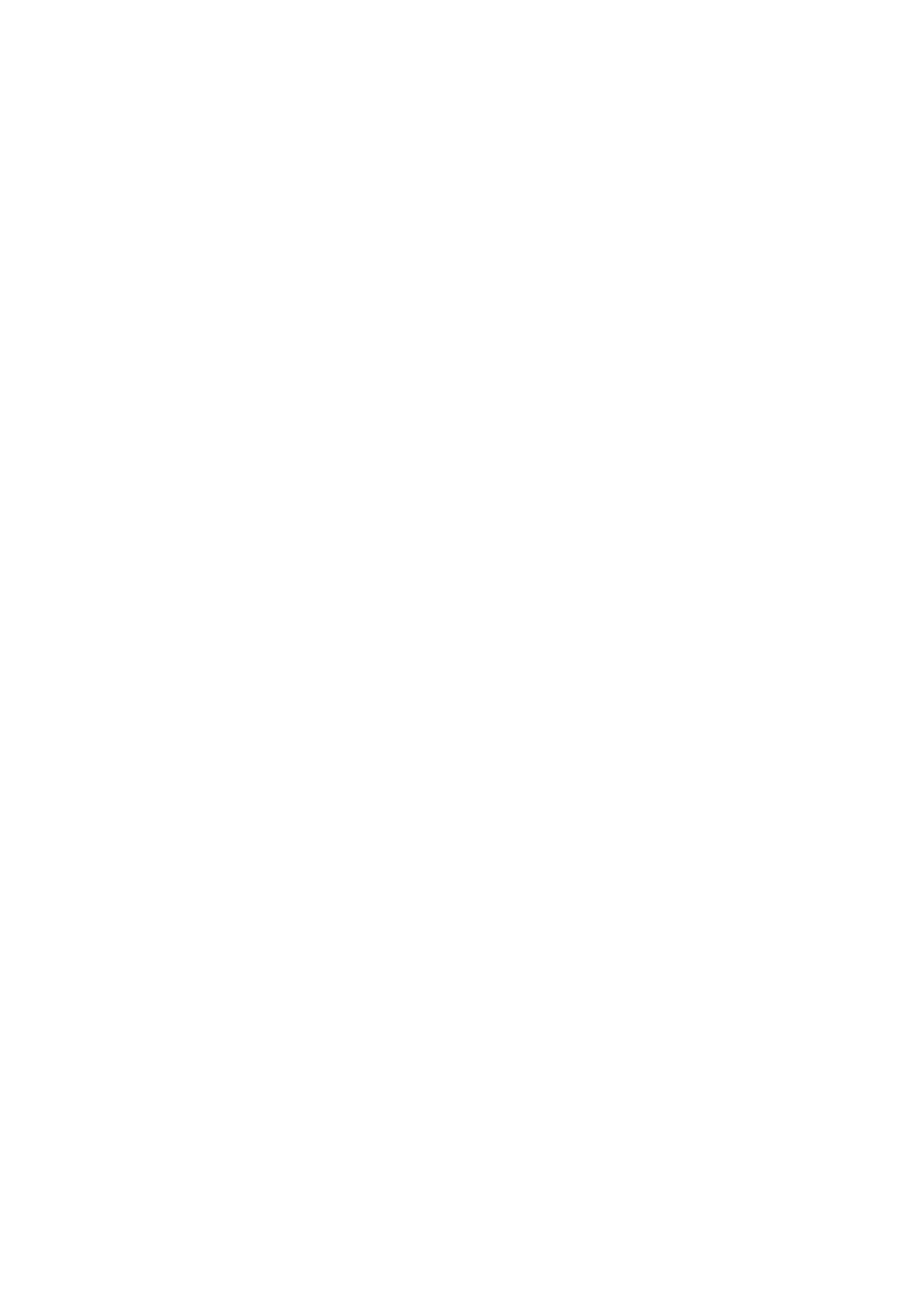# **THEME 3: EXPLORING THE PAST IN OUR PRESENT – STORY TELLING**

# **BACKGROUND NOTES**

Story telling is the foundation of the modern world; it is the story tellers that extend the tradition of literature back into the pre Roman Past. It is the story teller who

creates the very myths and stories upon which modern literature is based. It is the story tellers that have shaped human understanding of the world in which we live and, in the guise of journalists, continue to do so. It is the rumours spread by the story tellers that are confirmed or denied by the propaganda on the reverse of Roman coins. It is the story teller as praise singer that has bolstered political power throughout history and at times has even been that power.

This session relies of on the strength of its leader and the creation of



**Shamus and a rapt audience**

Image © Tyne Team/Deja Crew

controlled but relaxed atmosphere;

this person has to become 'the storyteller'. Story telling is very different from reading a story, both require skills but the teller has greater freedom to embellish and dramatise. We are all storytellers, as we recount our day, describe a recipe or a delicious meal and discuss the things that matter to us.

Shamus has contributed two stories of his own but there is rich variety of myths, legends and sacred texts from all cultures and traditions that could be used to explore the themes of image and identity, power and resistance.

### **AIMS**

Using an historical context inform, entertain, stimulate and arouse interest in personal relationships, aspirations, fears and issues of self identity.

# **LEARNING OBJECTIVES/OUTCOMES**

Students will gain a greater sense of individual worth and begin to understand

- the criteria unconsciously adopted by individuals to achieve self awareness
- the consequence of one's own actions
- the fragility of the social fabric

# **SUGGESTED RESOURCES**

Choose the space for this activity carefully. Students need to be able to gather round the story teller but also to move around and follow him/her on a journey. Subdued light might be appropriate and props to suggest a campfire. A school hall would be too large but a smaller space such as a drama practice room might be good.

Ideally there should be two staff members in the room, one to lead the session and the other to care of class management.

Shamus' stories or other story of choice reflecting the themes of individual and group identity\*